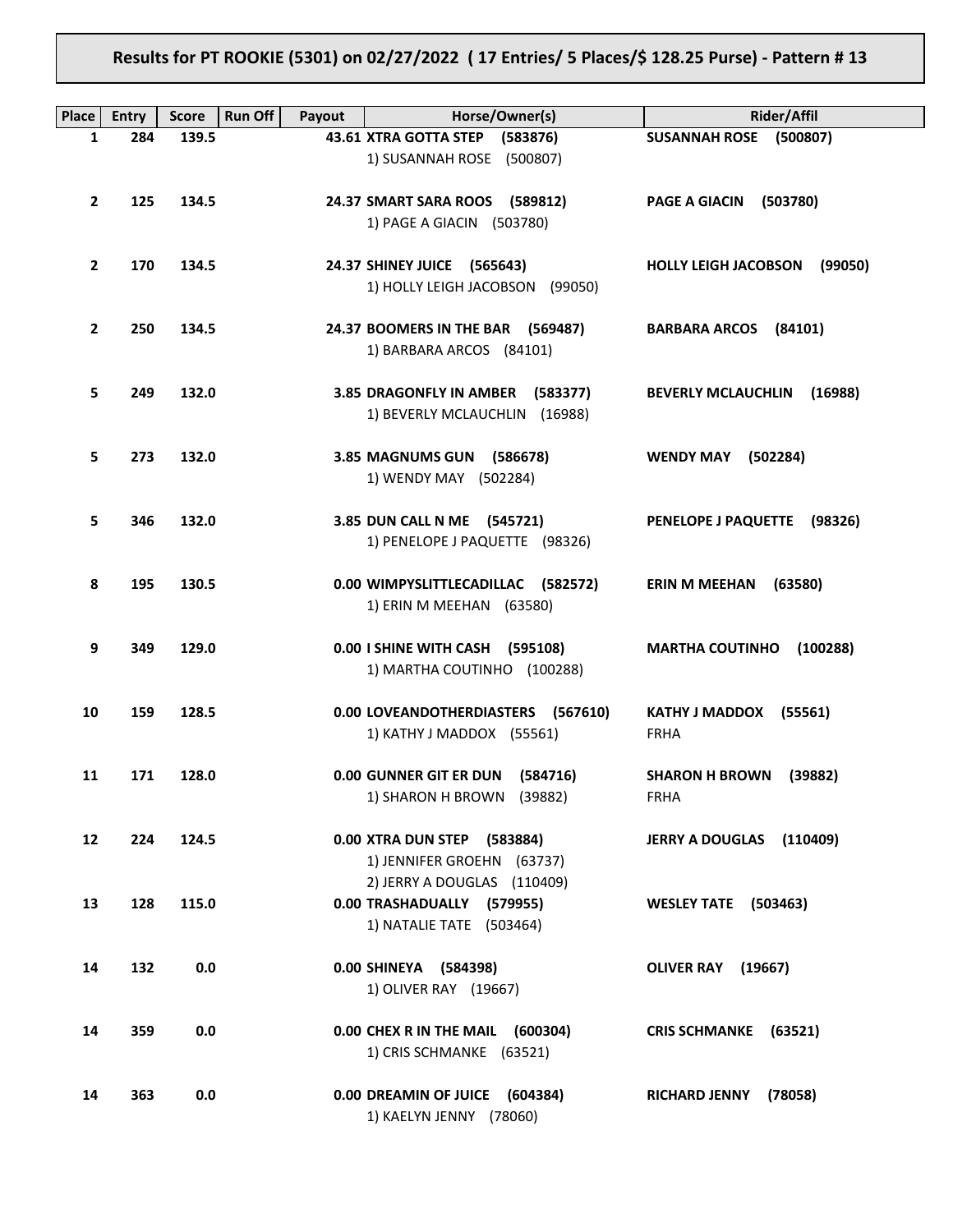Show Secretary: